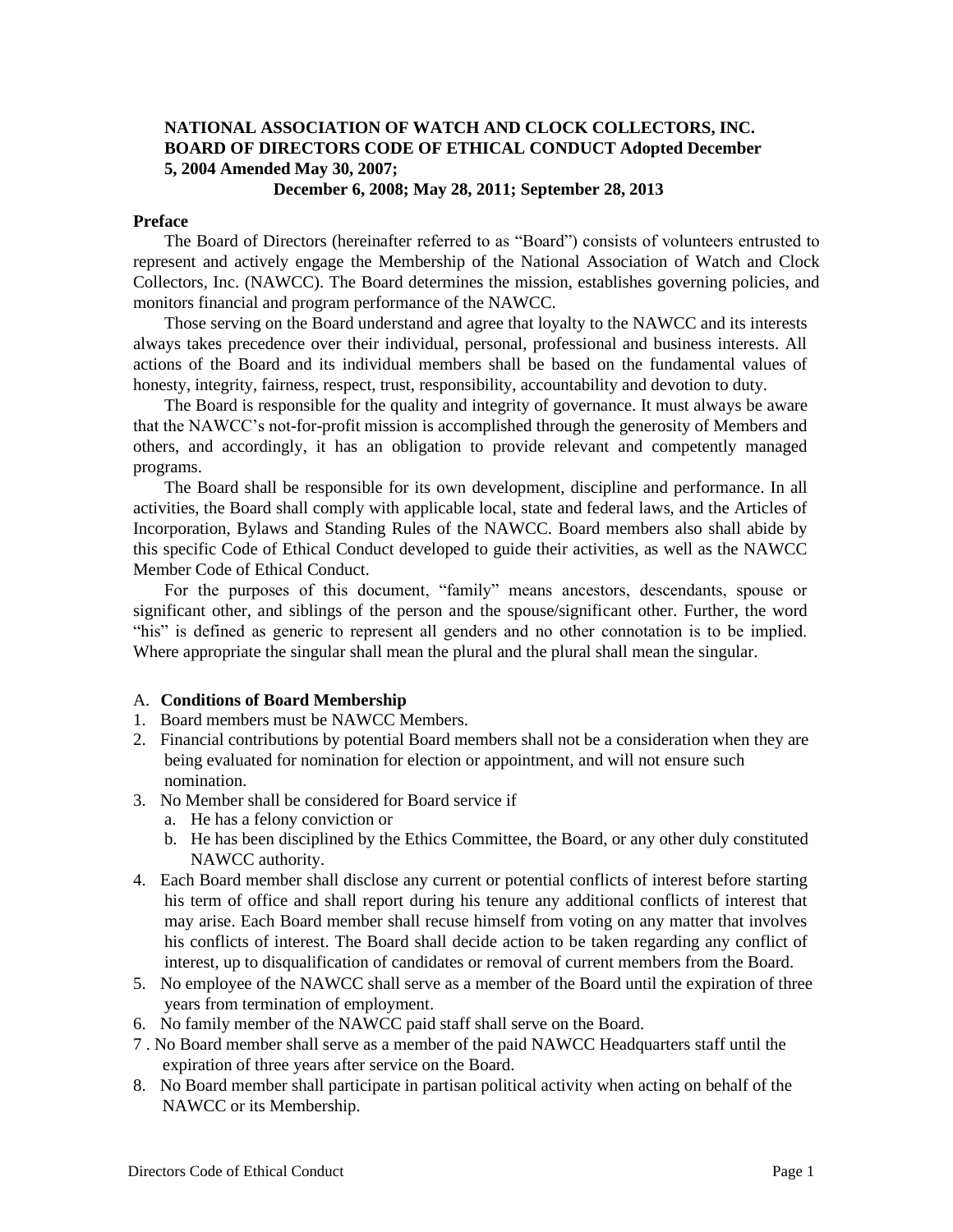- 9. The Board shall not enter into any agreement for purchase of goods and services, nor permit the NAWCC or its representatives to enter into any such agreement that may provide any direct or indirect economic benefit to any member of the Board, his family, or any staff member.
- 10. A Board member shall not make promises or commitments on behalf of the Board or Association unless authorized to do so by action of the Board, Standing Rules, or Bylaws.
- 11. Purchases by Board members and their families from the NAWCC shall be limited to those items normally available to the public for retail sale. Any discounts given shall be limited to those available to all Members.
- 12. Board members and their family are prohibited from participation, either directly or indirectly, in any auction or sale of any item being deaccessioned from NAWCC collections or disposed of by any NAWCC corporate activity.
- 13. Board members and their family shall not sell items from their collections, either directly or indirectly, to the NAWCC during their term of office.
- 14. Board members and their family shall not compete, either directly or indirectly, against the NAWCC for Horological items that the NAWCC is authorized to purchase.
- 15. NAWCC awards, as defined in the Standing Rules, to all Board members and members of their families shall be processed through normal channels for approval. The Board member affected shall recuse himself on all associated votes.

# B. **Responsibilities**

- 1. The Board shall ensure that policies, procedures and decisions safeguard the assets and future viability of the NAWCC.
- 2. The Board shall establish and monitor accounting and financial policies and procedures consistent with generally accepted accounting practices.
- 3. Board members shall participate in all physical and electronic Board meetings as a primary responsibility. Non-participation shall be dealt with as stated in the Bylaws Article I Section 8 and Standing Rules Article III Section 2 (c).
- 4. In performing their duties, Board members shall use the same degree of care, skill and caution under the circumstances then prevailing that a prudent person, acting in a like capacity and familiar with such matters, would use in the conduct of an enterprise of like character and with like aims.
- 5. When the Board has issued information to obtain feedback, all Board Members will act appropriately to elicit responses from our members without bias.
- 6. Members of the Board must respect the authority of the Executive Director in all matters related to the operation and management of the NAWCC and its Staff. During the course of normal business, contact between Board members and Staff members will be necessary and will be permitted. Members of the Board may not request Staff engage in work or tasks, which are outside of their normal duties as assigned by the Executive Director. Any such requests must first be submitted to the Executive Director.

As personnel, administrative, or human resources issues may be the concern of the Board, the Board shall be available to hear such complaints and concerns from Staff. Staff may, without retaliation, approach any Board member if the staff member believes there is a conflict of interest discussing the matter with the Executive Director. The Board member shall be free to consult NAWCC legal counsel at any time.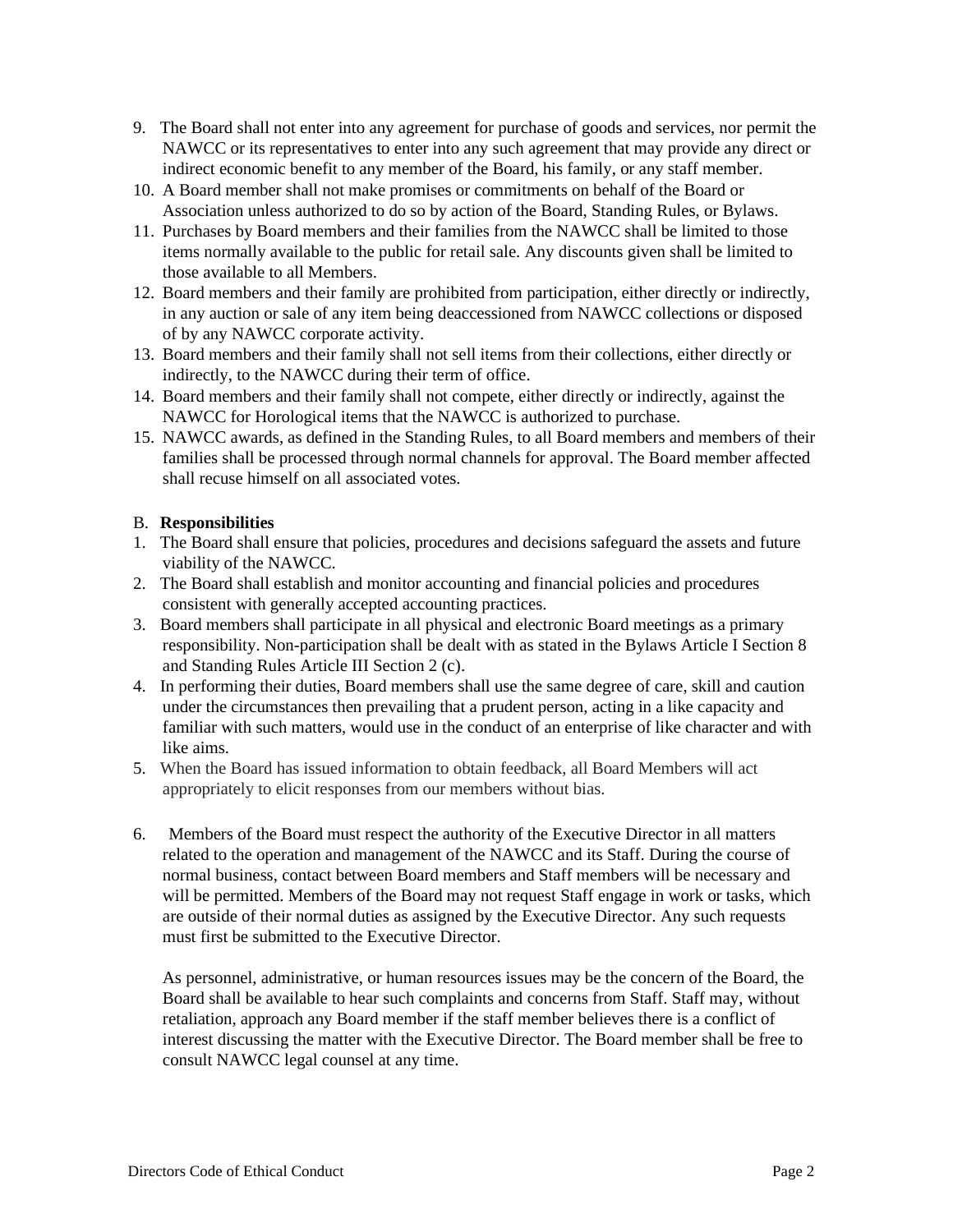Board members ultimately have a right and a duty to be informed concerning any such issues which may impact the functioning of the organization. Unless otherwise advised by Legal Counsel, it will be the responsibility of the Director to whom the staff member has communicated the details of any such issues to advise the full Board in closed executive session at a board meeting or on the Board of Directors message board. Unless directed otherwise by Legal Counsel, in no case shall more than 30 calendar days be permitted to elapse before the issue is posted on the Board of Directors message board or it is discussed during an executive session of the Board.

# C. **Stewardship of Collections**

- 1. The Board is vested with the stewardship of the collections of the National Watch and Clock Museum (Museum) and the NAWCC Library and Research Center (LARC), and has a duty to maintain, protect and enhance them.
- 2. The Board shall ensure that all collections are lawfully held, unencumbered, adequately housed, secure, safe, conserved, preserved, and documented.
- 3. The Board shall ensure that proper standards of protection are in place at all times against hazards such as theft, fire, flood, vandalism and deterioration.
- 4. The Board shall seek accreditation of the Museum with the American Association of Museums.
- 5. The Museum and LARC collections are held in public trust and may not be treated as liquid assets.
- 6. The Board, in its official capacity, shall not engage in any activities that provide appraisals of items for the NAWCC Membership or general public.
- 7. The Board shall not involve the Museum with items they know or suspect to be illegally or illicitly acquired, transferred, imported or exported. They shall not act in any way that could benefit such activity directly or indirectly. Where there is reason to suspect illegal conduct, the proper authorities shall be notified.
- 8. The Board shall ensure that proceeds from the sale, trade or other disposition of items from collections of the Museum or LARC are used solely for acquisition and/or conservation of items in the Museum or LARC collections.

# D. **Compensation, Gifts, and Expenses**

- 1. Board members shall serve without compensation.
- 2. Board members and their family shall not receive direct personal financial gain of any kind as a result of their position on the Board.
- 3. Board members shall not accept or solicit gifts, favors, or entertainment from any NAWCC Member, staff, any current or potential vendor or contractor doing business with the NAWCC, or any others who could influence or compromise the ability to impartially participate in the governance of the NAWCC.
- 4. Expenses and equipment required for normal Board activities shall be the responsibility of each individual Board member without reimbursement from the NAWCC. Such expenses include, but are not limited to, computer, fax machine, telephone calls, Internet and email access, and office supplies.
- 5. Receipt of travel expenses or any other form of compensation from a for-profit entity or private person for-NAWCC related business is strictly prohibited. On Board approval, a Board member may receive travel expenses from unrelated non-profit entities for NAWCC related business provided there is a benefit to NAWCC and full disclosure is made to the Board by the member following each such event.
- 6. Board members may claim reimbursement for expenses incurred for participation in approved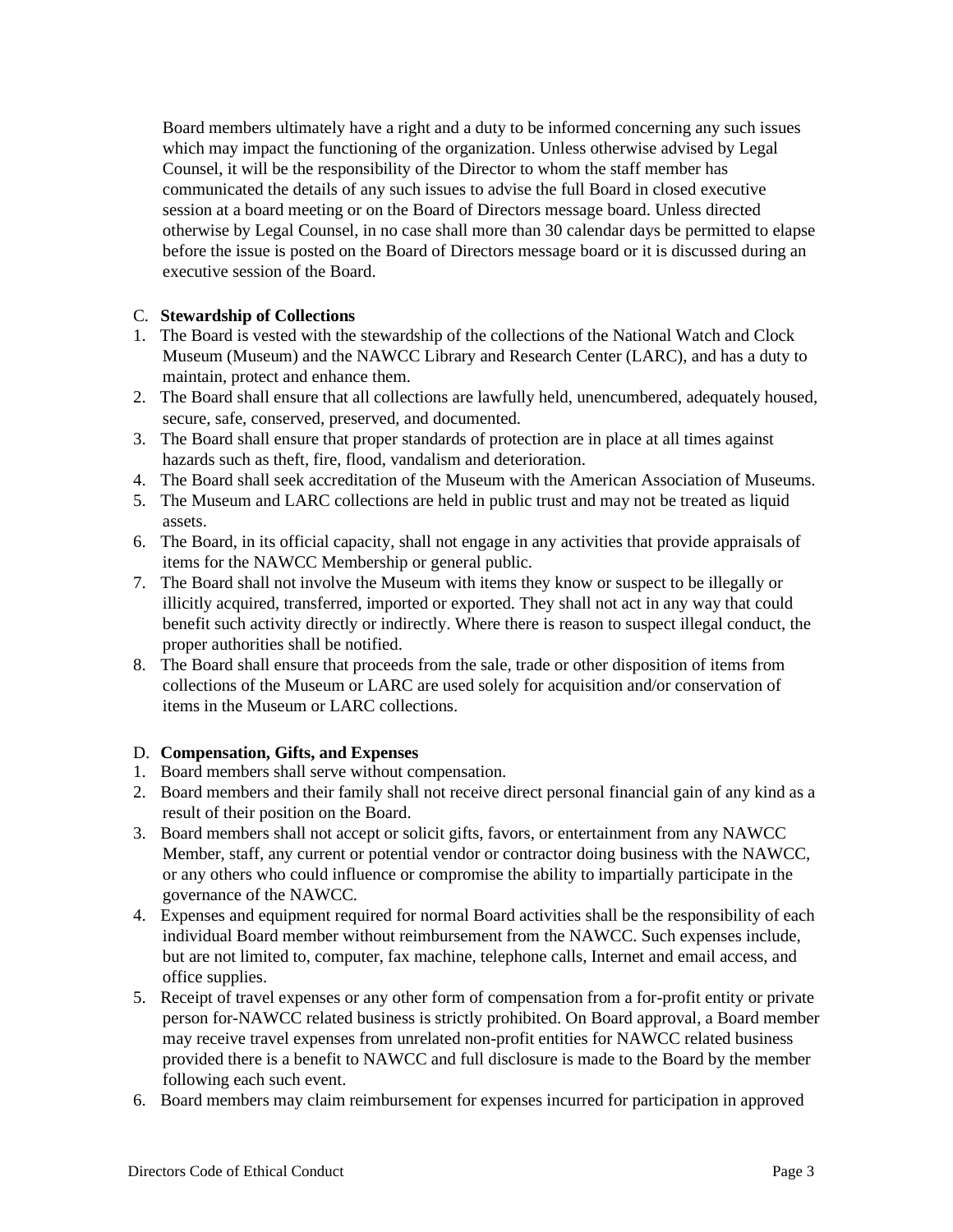NAWCC activities in accordance with and as defined by the NAWCC Travel Expense Policy.

# E. **Fundraising**

All fundraising activities carried out by the NAWCC shall be in compliance with policies adopted by the Board. Such policies shall address the ethics and confidentiality of fundraising, appropriate recognition of donors, and other related matters. Notwithstanding those policies, the following shall apply:

- 1. Board members shall respect the privacy of donors and safeguard the confidentiality of information that a donor would reasonably expect to be private.
- 2. Board members shall not solicit NAWCC staff members in any type of fundraising.
- 3. Board members' interfaces with potential donors should be free of undue influence or pressure and should be respectful of the needs and interests of donors.
- 4. Board members shall support the fundraising efforts of the NAWCC to the extent of their means.
- 5. The Board shall ensure that all materials and information used in fundraising are accurate and honest and promote trust in both the process and the NAWCC.
- 6. The Board, along with the Executive Director, shall ensure that all restrictions placed on donations by a donor are strictly enforced and that appropriate accounting practices shall be established and monitored to ensure compliance with such restrictions.
- 7. The Board, along with the Executive Director, shall ensure that all donors are adequately and appropriately recognized in a timely manner.

## F. **Consequences of Violations**

- 1. Board members may be disciplined or removed for violation of this code. Discipline will be determined by majority vote of the remainder of the Board, removal if appropriate will be according to Article I Section 8 of the Bylaws. Board members may also be disciplined or removed for violation of ethical or legal standards when such violations may harm the reputation of the NAWCC or compromise the ability of the staff or Board to function effectively. Such violations shall include, but not be limited to, conviction of a felony, acts of dishonesty, disclosure of confidential, privileged or proprietary information, violence, harassment, discrimination, breach of policy, threatening physical harm to another, or public scandal. In such cases, the remainder of the Board shall have sole and absolute authority to suspend or remove the Board member as a member of the Board and of the NAWCC.
- 2. A Board member shall be automatically removed should he incur two consecutive absences from physical meetings for any reason, as provided in the Bylaws Article I Section 8.
- 3. A Board member who does not participate in the regular monthly electronic meetings of the Board shall be disciplined, up to removal, as stated in the electronic meeting procedures authorized by Article III Section 2 (c). of the Standing Rules.

## G. **Acknowledgment**

- 1. Candidates for election or appointment to the Board Before participating in an election for membership on the Board, or before appointment to the Board, all potential candidates for the Board shall perform the following four tasks:
	- a. Read the Board of Directors Code of Ethical Conduct.
	- b. Understand and agree to all aspects of the Board of Directors Code of Ethical Conduct.
	- c. Disclose any actual, perceived, or potential conflicts of interest.
	- d. Complete and sign the form in Section H. to acknowledge and certify that all requirements of this section of the code have been met. Return the form to the address shown thereon.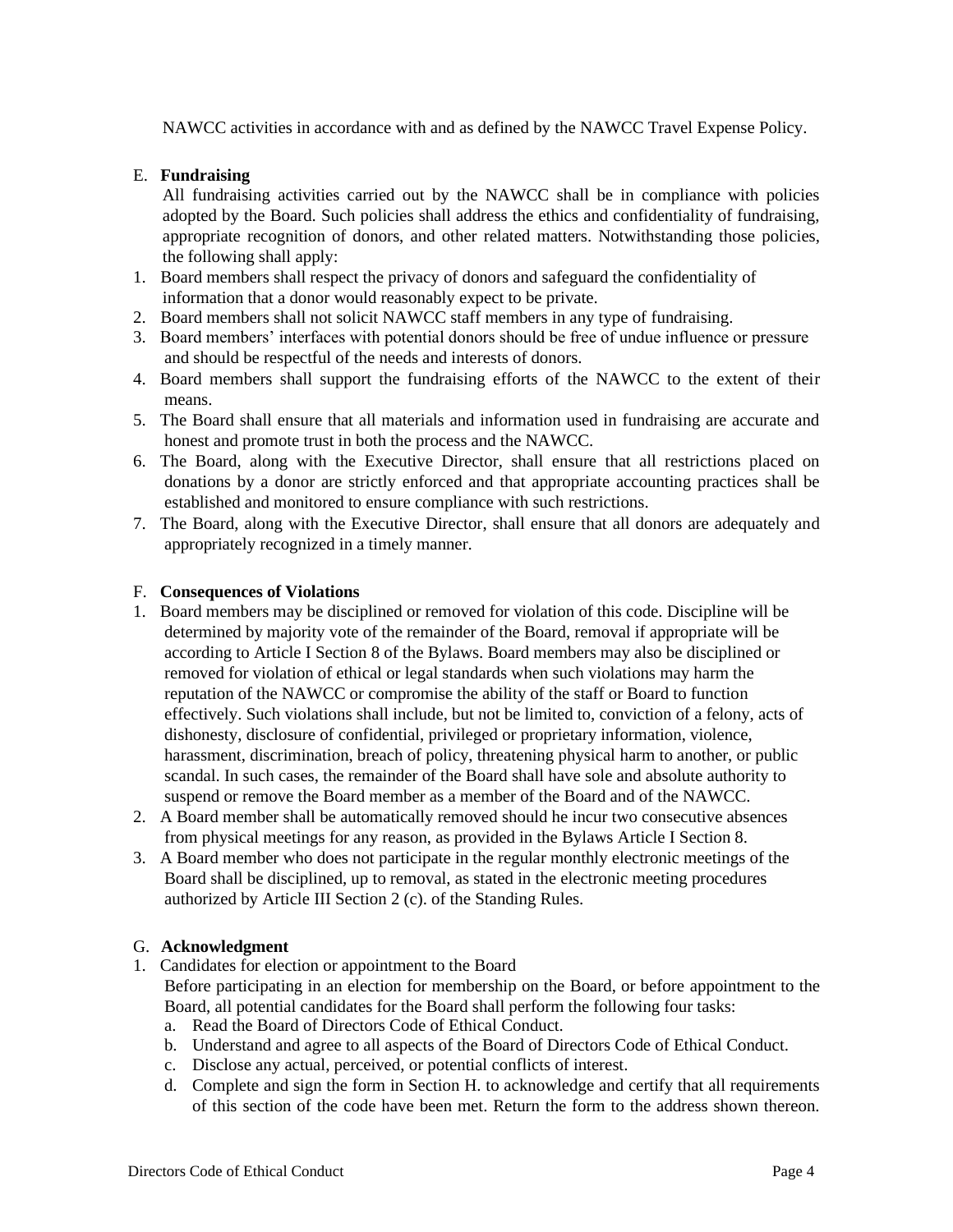Any potential candidate that fails to comply with these requirements will be disqualified and may not stand for a Director position, either by election or appointment.

2. Biennial Reconfirmation of Acknowledgement